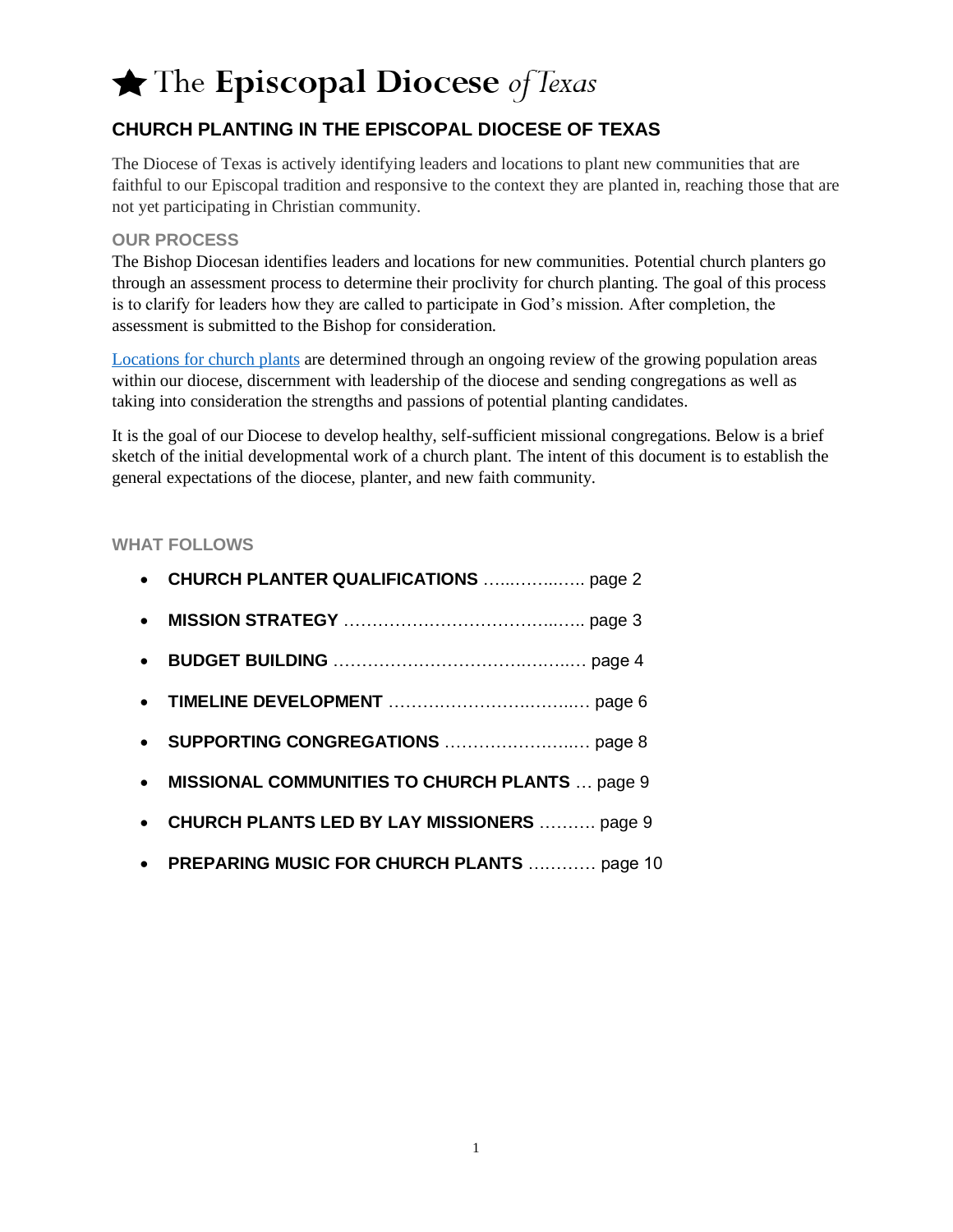### **CHURCH PLANTER QUALIFICATIONS**

**DEFINITION OF A CHURCH PLANTER** A church planter is a spiritual leader to a city, town, or neighborhood called to develop a worshiping community in the Episcopal tradition. The planter provides a bridge between their context and the Church, through evangelism, a ministry of presence, working to strengthen collaborative ties with neighborhood leaders, and participating in neighborhood activities. All potential church planting candidates go through an assessment process to determine their proclivity for church planting.

**WORK OF A CHURCH PLANTER** In an effort to develop a worshiping community in the Episcopal tradition, the primary work of a church planter includes:

- Gather a community as a local expression of the Body of Christ for the purposes of discipleship formation, worship, and service.
- Build relationships with persons and institutions of the local community
- Provide meaningful worship, spiritual formation, and service for the unchurched in a specific context
- Identify and equip leaders for ministry
- Develop systems in a fellowship that will support movement towards mission status, as appropriate, with the eventual goal of parish status
- Perform the administrative tasks required of the ministry, including goal setting and evaluative reports of ministry initiatives
- Maintain ministry partnerships within the diocese and participate in diocesan life
- Perform special projects and other duties as assigned

**TRAITS OF A CHURCH PLANTER** Some of the experience, skills and abilities required to develop such a community in the Episcopal tradition include:

- Compelling spiritual life and a passion for the Gospel
- Ability to communicate the Gospel in ways that others find engaging and relevant
- Spiritual maturity, self-awareness, and authenticity
- Ability to lead, organize, and equip others in ministry
- Entrepreneurial leadership
- The ability to lead through change
- A willingness and ability to be vocationally flexible
- Ability to develop a good rapport with diverse groups
- Ability to work in collaboration with others
- Strong verbal and written communication skills
- Ability to use social media tools to promote the ministry
- Professional accountability and transparency

**INTEREST IN CHURCH PLANTING** If you are discerning a call to be a church planter in the Episcopal Diocese of Texas, you are encouraged to first review our list of [prioritized areas.](https://www.epicenter.org/churchplanting/) After reviewing, email an OTM portfolio and resume to the Diocesan [Transitions Officer.](https://www.epicenter.org/congregational-life/transition-ministry/about-transition-ministry/) More information on the position can be found [here.](https://28f7fb3fa1a43717a53b-cb342165bfeaa4f2927aec8e5d7de41f.ssl.cf2.rackcdn.com/uploaded/j/0e8276301_1548174146_job-post-20190120-church-planter-job-description.pdf)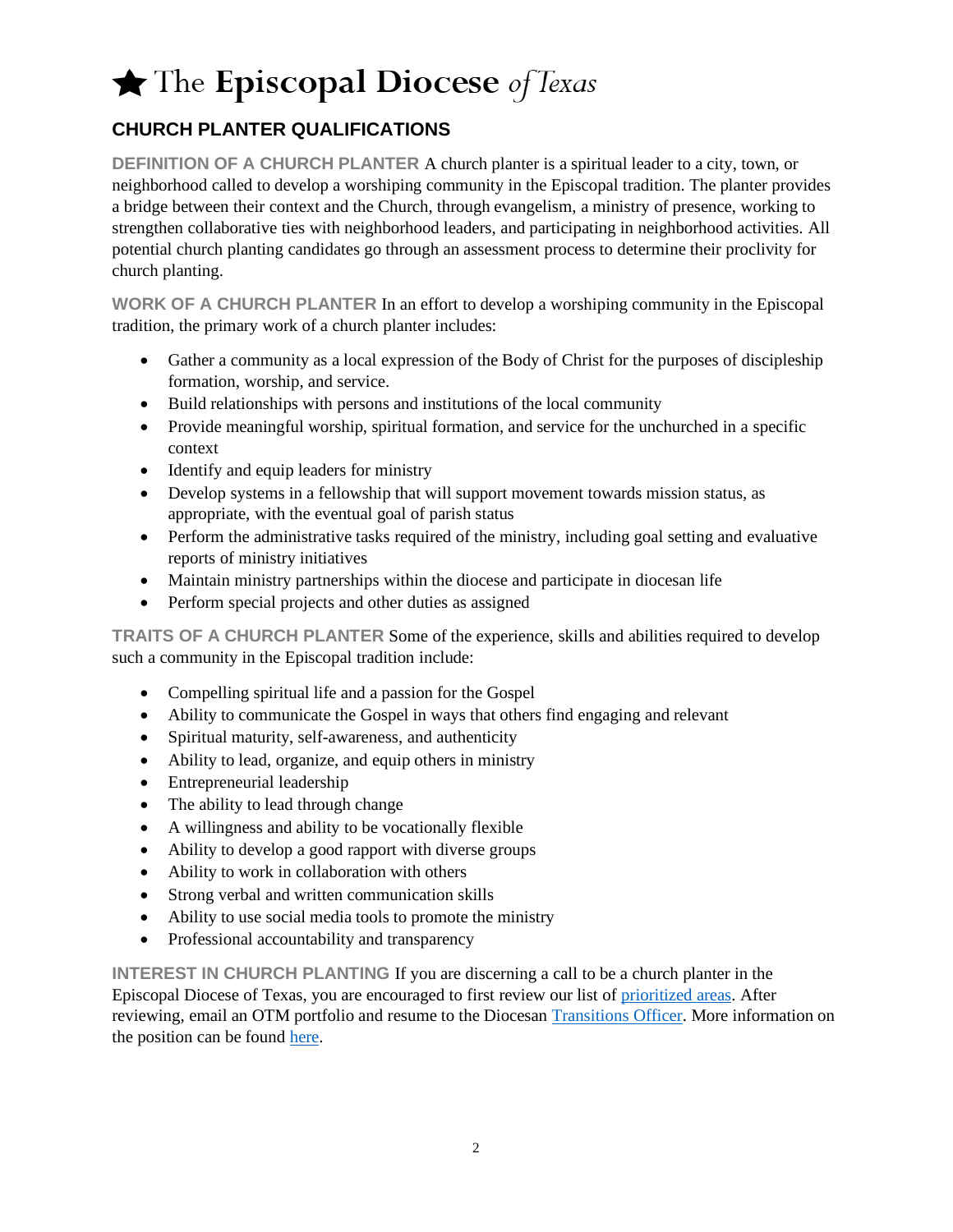### **CHURCH PLANT MISSION STRATEGY DEVELOPMENT**

The Bishop Diocesan calls a church planter to a general area or demographic. The church planter is charged with surveying these communities to make the following determination:

- Determine the specific geographic area to focus the work of planting.
- If this is not the correct area for this specific plant, the planter is expected to propose another area of focus to the Bishop within 90 days of the planters start date.
- If this is the correct area for this specific plant, the planter is expected to propose a more specific area of geographic focus to the Bishop within 90 days of the planters start date.

This strategy begins with studying the community. The planter will pull [a MissionInsite](https://28f7fb3fa1a43717a53b-cb342165bfeaa4f2927aec8e5d7de41f.ssl.cf2.rackcdn.com/uploaded/r/0e9220427_1568046833_register-for-mi.pdf) report that will provide you a glimpse into the realities faced within this particular community. Begin conducting windshield surveys using [this form.](https://28f7fb3fa1a43717a53b-cb342165bfeaa4f2927aec8e5d7de41f.ssl.cf2.rackcdn.com/uploaded/m/0e6761876_1511196704_mc-neighborhood-mapping.pdf)

**FOCUS AREA & INTERVIEWS** Once you have completed your data study and visual analysis, determine where your focus area is. Identify who you know—or need to know—to speak with about planting a new congregation. Use [this form](https://28f7fb3fa1a43717a53b-cb342165bfeaa4f2927aec8e5d7de41f.ssl.cf2.rackcdn.com/uploaded/m/0e6757120_1510951099_mc-relationship-inventory.pdf) to map out your focus area and identify interviewees—using [this form](https://28f7fb3fa1a43717a53b-cb342165bfeaa4f2927aec8e5d7de41f.ssl.cf2.rackcdn.com/uploaded/p/0e10742480_1596399012_power-mapping.pdf) as well. When conducting interviews, [this document](https://28f7fb3fa1a43717a53b-cb342165bfeaa4f2927aec8e5d7de41f.ssl.cf2.rackcdn.com/uploaded/o/0e6756974_1510950246_one-to-onestec.pdf) will provide prompts for interviews. You should average 3+ 1-to-1 interviews, 5 days a week. Through these conversations you want to acquire no less than 24 interested individuals in starting a new church together.

**PRAYER WALKS & PROPOSAL When you are content with the number of connections you have** made, use the [Minimum Viable Community \(MVC\) form](https://github.com/communitycanvas/documents/raw/master/CommunityCanvas-MinimumViableCommunity.pdf) to develop initial vision, mission and group identity clarity and submit this with your proposal for a specific area of focus to the Bishop. You will then begin scheduling prayer walks. [This document provides instructions for prayer walks,](https://28f7fb3fa1a43717a53b-cb342165bfeaa4f2927aec8e5d7de41f.ssl.cf2.rackcdn.com/uploaded/p/0e6756975_1510950246_prayer-walkingtkctemplate.pdf) inviting those that have shown interest in starting a new church together. When conducting prayer walks, ensure that participants always wear masks, retain 6' physical distance, bring proper footwear and remain hydrated.

**INITIAL GATHERINGS** As a group of 24 or more interested persons begins to form, the planter should begin to hold gatherings with increasingly regularity. During these meetings, the planter will offer instructed prayer (Morning, Evening, or Compline), using the Book of Common Prayer in order to teach participants Episcopal practice and identity, as well as begin to form group affinity and cohesion.

**MARKETING, CANONICAL STATUS & NAMING** Until the Bishop Diocesan names a community it is common for church plants to promote themselves as "The Episcopal Church in [Geographic Designation]". When a group of 24+ are regularly gathering to worship in the Episcopal tradition the planter should coordinate the submission of a letter to the Bishop requesting Episcopal Fellowship status and naming of the community in the manner established in [Diocesan Canons & Constitution](https://28f7fb3fa1a43717a53b-cb342165bfeaa4f2927aec8e5d7de41f.ssl.cf2.rackcdn.com/uploaded/e/0e8252646_1547576835_edot-constitution-canons-2018.pdf) Title III, Canon 5, Section 5.3. This letter should be signed by all those 18+ who intend to be members of the new church.

**SELECTING SPACE FOR PUBLIC WORSHIP** During to current pandemic, planters should abide by the Bishop's current guidelines for worship. When regular worship practices may resume, selecting a space for public worship requires several considerations. Acquiring a space that is too large, will make your work feel insignificant even when thriving. Too small and the community will shrink to a size comfortable in that space. Acoustics matter as well. The more rhythmic your worship music, the less accommodating an acoustically "loud" room will be (see "Music in Church Plants" section).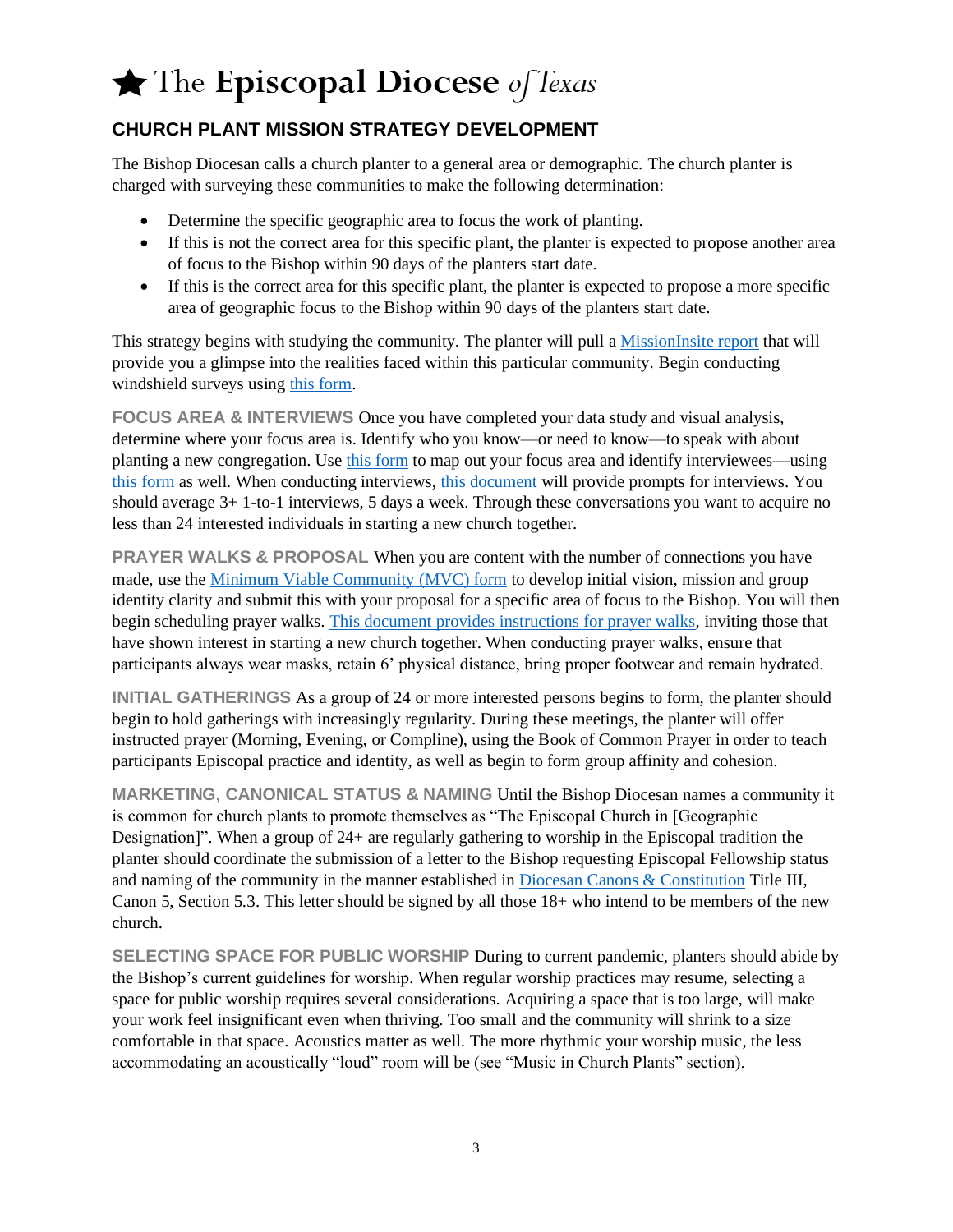To begin, estimate your average worship attendance. You will need 9 sq. ft. per person in the areas designated for seating during worship. The seating area excludes greeting area, children's space, aisles, altar area, contiguous rooms, etc. Your average worship attendance estimate should account for approximately 30% of the available seating area in the space you choose for worship. This provides a comfortable amount of space for guests. Once you fill 70% of your seating area it will be time to plan for an additional service or a new location (see "Building & Property Guidelines").

**GRAND OPENING** Once an appropriate public site is acquired and a suitable number of people have committed to becoming members of the new plant, a "grand opening" is scheduled designating the start of weekly worship. For the grand opening, the liturgy for opening of a new congregation should be conducted (Book of Occasional Services p. 235).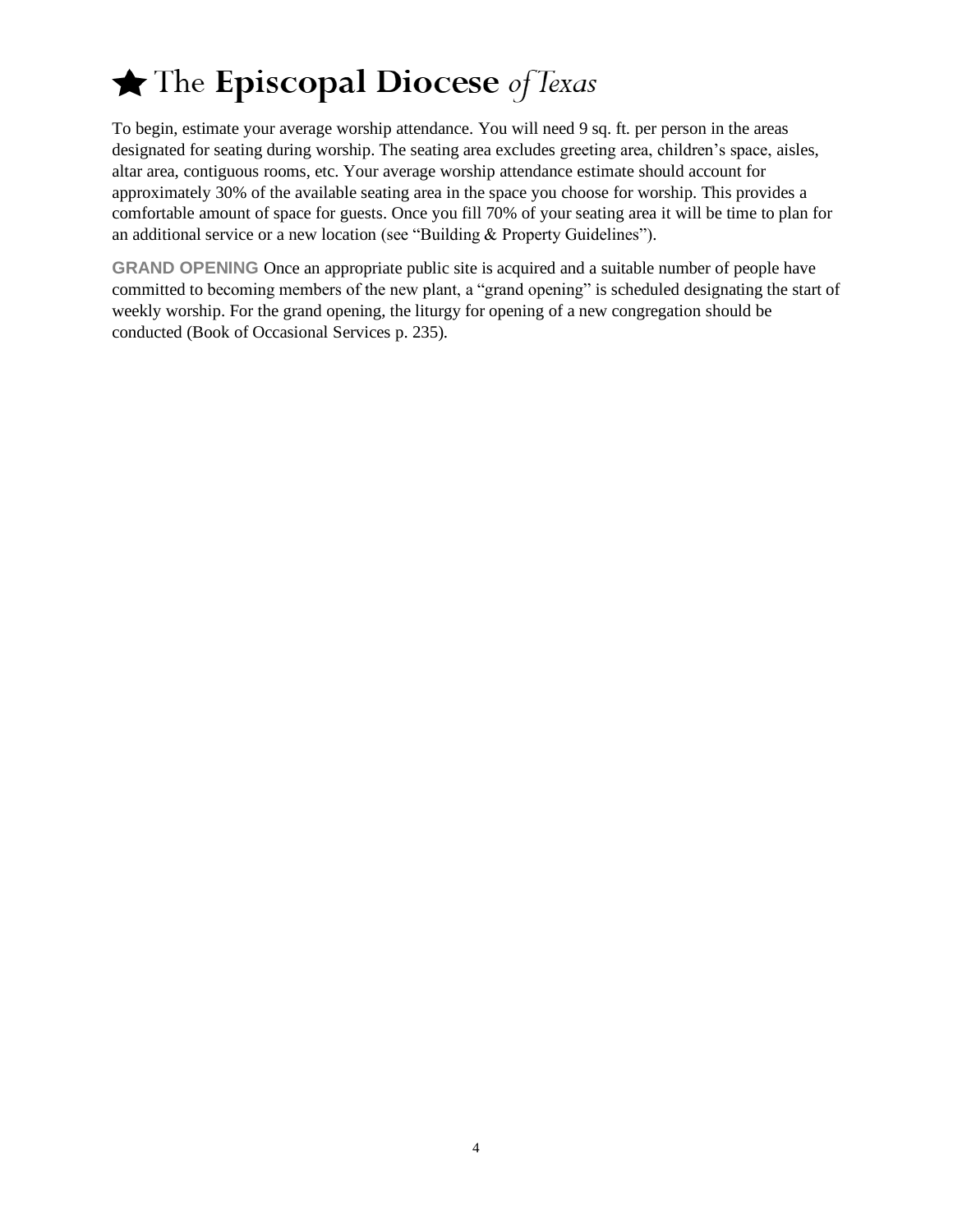### **CHURCH PLANT BUDGET BUILDING**

Budgets should always be developed to support the vision of an organization. Before developing your budget, refer to the MissionInsite report and MVC worksheet. Develop a startup budget proposal that reflects the demographic realities demonstrated in the MissionInsite report and would support the MVC plan. A Google search will provide simple to complex budget worksheet examples. Whatever template you use, your budget should include income and expenses.

**INCOME** It is important to develop multiple sources of income. There are 3 primary sources of income for most new churches:

- Pledges & Offerings
- Diocesan Support
- Other Mission Grants & Gifts

**PLEDGES & OFFERINGS** An estimate of projected pledge and offering income will be based primarily on the demographics of the county or city that you are planting in. You can find the average household income for a family in your community using your MissionInsite report. People give on average 2.4% of their income to charity.

Choose a realistic number of households you hope to have regularly attending after one year based on the population density of your area. Most church plants require 150-200 regular participants to reach selfsufficiency. Household income in your area, the amount of overhead, and church planting model all factor into how many "giving units" are required to attain financial sustainability. A giving unit can be defined as a household that gives to the new church. This will be more accurate than estimates of giving per person. Take the # of giving units, multiplied by the average household income, multiplied by 2.4%. This is your potential annual pledge and offerings income.

- **\_\_\_\_ # of GIVING UNITS**
- **x \_\_\_\_ AVERAGE HOUSEHOLD INCOME**
- **x 2.4% AVERAGE INCOME PERCENTAGE GIVEN**
- **= \_\_\_\_ POTENTIAL INCOME**

Raising support for your plant and developing giving within your new community are skills that all personalities and temperaments can learn. Episcopal organizations such as [TENS](https://www.tens.org/) and [ECF](https://www.episcopalfoundation.org/programs/ecf-publications/frg) provide a variety of tools to help you develop your giving strategy.

**DIOCESAN SUPPORT** A viable church plant can reach self-sufficiency within 5 to 10 years depending on the average income of the area or demographic served. The Diocese of Texas supports the salary and programming at different levels from 1 up to 10 years. In the first year of a church plant, the Diocese supports the planter's salary, coaching and other expenses which are minimal as there is not a community gathering yet. For 5-year planting plans, during the second and third year of the plant diocesan support increases. In the fourth and fifth year, the diocesan support winds down in one of two scenarios: 1) an increasing income from other sources (pledges, offerings, other grants, etc.) covers a growing amount of the budget or 2) a congregation does not thrive, in which case, the planter, Bishop and community discern how to operate without diocesan support or whether to cease operation.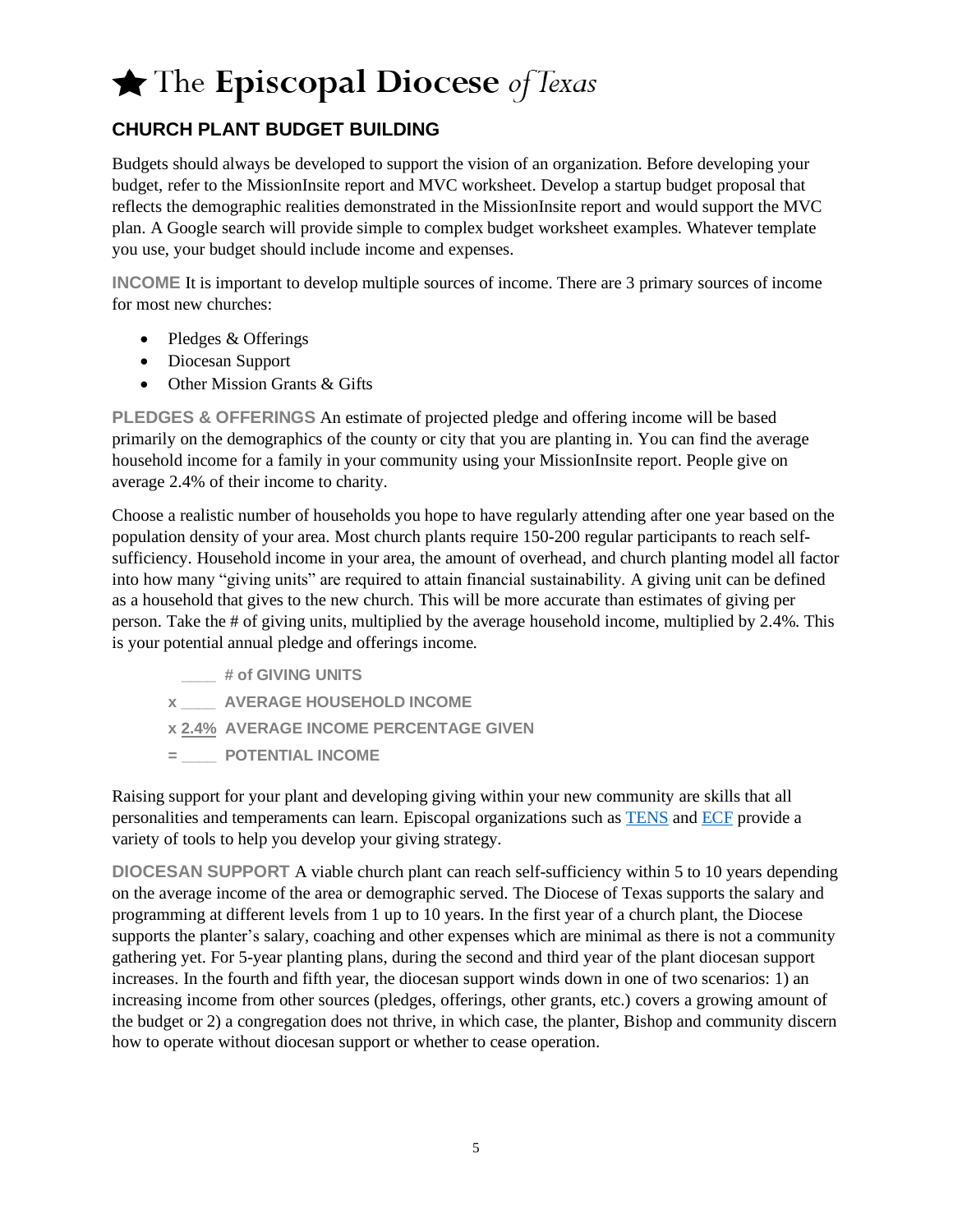**OTHER MISSION GRANTS & GIFTS** There are a variety of grants available within the Diocese and within the wider Episcopal Church from [Strategic Mission Grants,](https://www.smgedot.org/) [DFMS New Community](https://episcopalchurch.org/new-episcopal-communities/grants) Grants, [UTO](https://episcopalchurch.org/grants/uto) and [EES.](http://www.ees1862.org/)

**EXPENSES** Key areas to consider for your startup costs—and percentage estimates—are as follows:

- Personnel (50-65% of budget) *Salary, housing, health insurance, pension, etc.*
- Facilities Rental (10% of budget) *worship, office, and storage spaces and liability insurance*
- Worship (10-25% of budget) *liturgical materials, prayer books, Bibles, technology*
- Outreach (3-5% of budget) *programs designed for the church to get to know the community*
- Marketing (15-20% of budget) *website, logo design, signage, mailings, visitor gifts*
- Administration (4-6% of budget) *office supplies and technology, legal and licensing fees*
- Team Development (2% of budget) *coaching, training and events designed to build teams*

Other areas you might want to budget for include diocesan assessment, future building, investing in other church plants, clergy continuing education or conference expenses. No matter how much money you allot to each area, your total should equal 100%.

To reach self-sufficiency, a plant needs to regularly bring in more income than costs. In middle to high income communities, a plant should reach this point by the end of year 5 or have a clear plan to reach self-sufficiency shortly thereafter. In low-income communities 10 years is a more likely estimate for reaching self-sufficiency.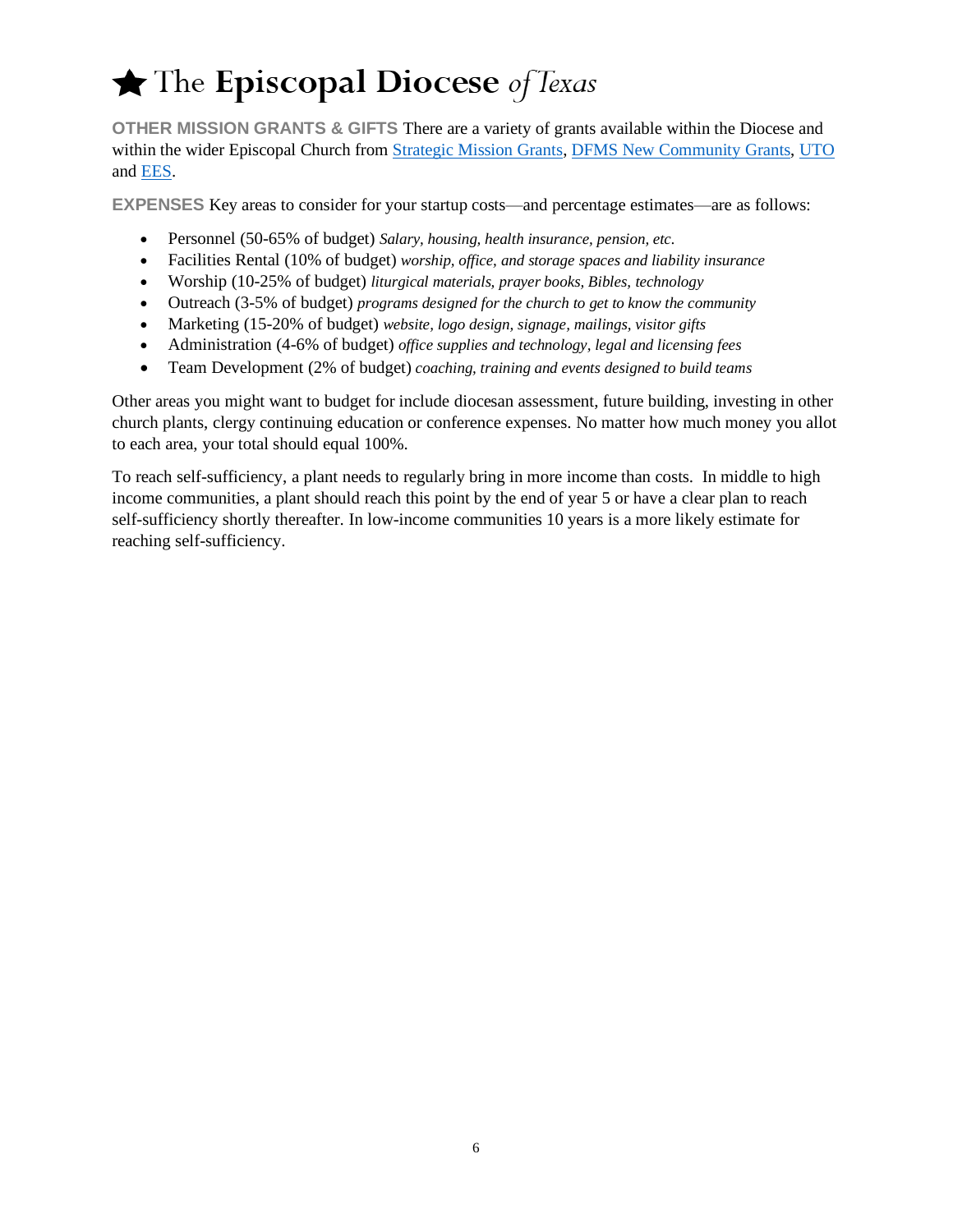### **CHURCH PLANT TIMELINE DEVELOPMENT**

Every church plant develops on a unique timeline—mission always moves at the speed of relationships. At the same time, your budget building process provided the opportunity to establish a plan with participation and financial goals. A timeline establishes when you will reach those goals and what needs to be done ahead of time to make those accomplishments. What follows are benchmarks that offer estimates based on church planting experience and canonical expectations for the various stages. Use this to develop your church planting timeline.

**FIRST 90 DAYS**

- $\checkmark$  Complet[e Safeguard training](https://www.epicenter.org/safeguarding/home/)
- $\checkmark$  Review [Diocesan Clergy Manual](https://www.epicenter.org/clergymanual/)
- $\checkmark$  Complete Mission Strategy (See below i.e. MissionInsite, MVC, etc.)
- $\checkmark$  Determine how initial banking will be managed
	- o Until state and federal requirements for banking are established (see below), professional reimbursements may initially be managed by a supporting congregation or EDOT
		- **EXECUTE:** If reimbursement is provided by the Diocese, approval will be provided through the Mission Amplification office
	- o Professional expenses should be reimbursed monthly
- $\checkmark$  Develop social media properties for plant
	- o Use consistent design and logo schemes across platforms
	- o Establish regular e-newsletter
- $\checkmark$  Determine suitable meeting location
- $\checkmark$  Start meeting with a church planting coach
- $\checkmark$  Start meeting with diocesan church planting cohort
- $\checkmark$  Recruit 10+ interested households (individuals or families)
	- o Begin social gatherings
		- Refer to [these guidelines](https://28f7fb3fa1a43717a53b-cb342165bfeaa4f2927aec8e5d7de41f.ssl.cf2.rackcdn.com/uploaded/m/0e6757040_1510950443_mc-group-dynamics.pdf) for healthy group dynamics
- $\checkmark$  Begin First Time in Charge
	- o FTiC is a monthly training at Camp Allen for new congregational leaders

#### **3-6 MONTHS**

- ✓ Attend Clergy Conference
- $\checkmark$  Begin semi-regular interest meetings/evening prayer gatherings
- $\checkmark$  Establish a prayer team
	- o Individuals, congregations that will regularly pray for your plant, updated via your newsletter
- $\checkmark$  Develop your core team
	- $\circ$  Music,  $a/v$ , hospitality, children, visitors, giving, etc.
- ✓ Establish *[Register of Church Services](https://www.churchpublishing.org/products/registerofchurchservices)* and *[Register of Church Membership & Rites](https://www.churchpublishing.org/products/registerofchurchmembershipandrites)*
- $\checkmark$  Draft a preliminary stewardship and fundraising strategy
	- o Determine software to track giving, attendance, etc. (i.e. [Planning Center,](https://www.planningcenter.com/) [Breeze](https://www.breezechms.com/) [Tithe.ly,](https://get.tithe.ly/) etc.)
	- o Determine platform for online giving [\(Square,](https://squareup.com/help/us/en/article/6397-use-square-as-a-nonprofit) [Stripe,](https://support.stripe.com/questions/fee-discount-for-nonprofit-organizations) [Tithe.ly,](https://get.tithe.ly/) etc.)
- $\checkmark$  Request a commissioning service with Regional Bishop and sponsoring parish for planter and team using the liturgy for commissioning a church planter [\(BOS](https://episcopalchurch.org/files/lm_book_of_occasional_services_2018.pdf) 229)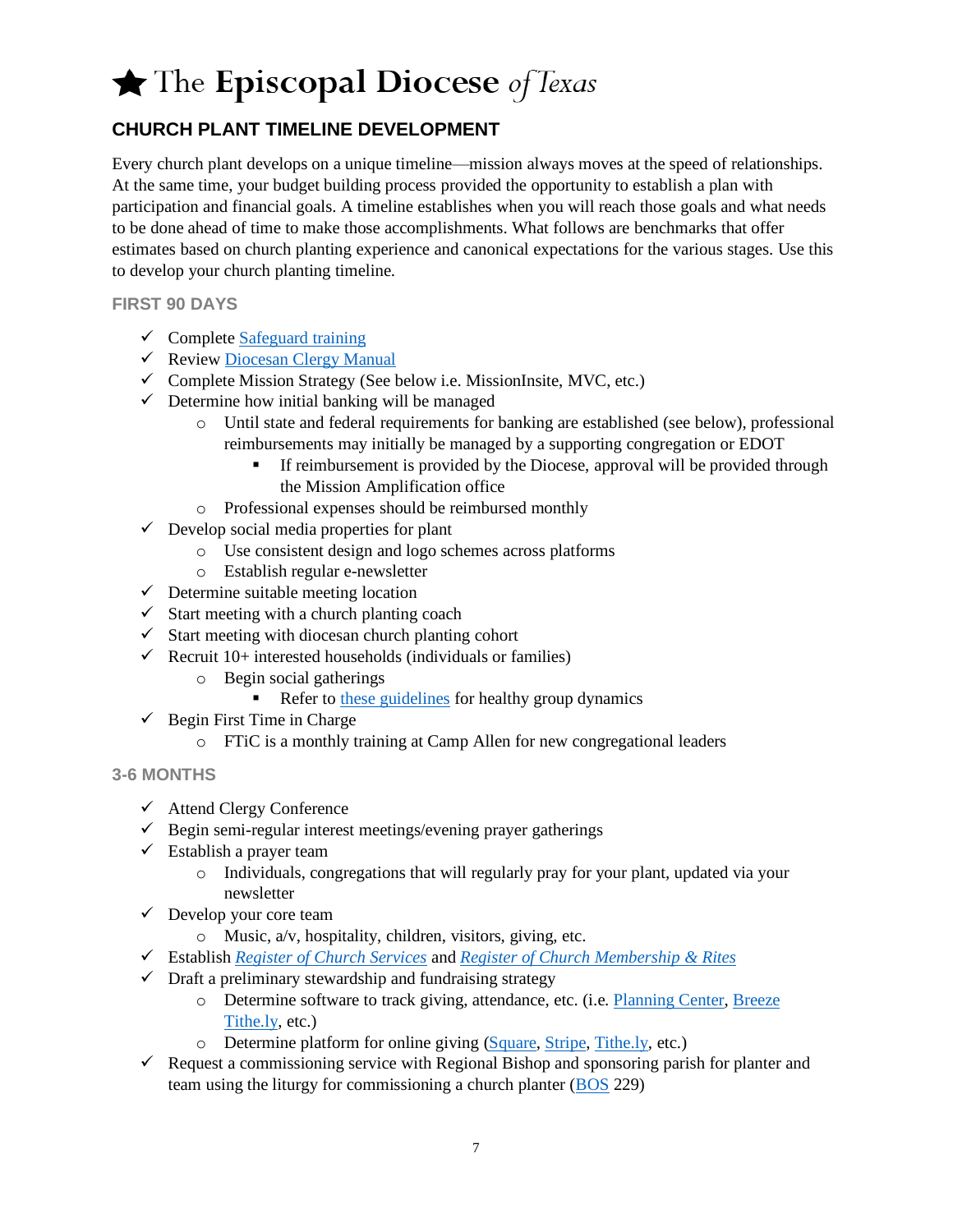## $\bigstar$  The Episcopal Diocese of Texas

#### **6-9 MONTHS**

- $\checkmark$  Developing marketing strategy and collateral
- $\checkmark$  Determine worship music approach and acquire necessary resources (i.e. [1982 Hymnal,](https://www.churchpublishing.org/hymnalpewblue) [LEVAS,](https://www.churchpublishing.org/products/lifteveryvoiceandsingii) [Music That Makes Community,](https://www.musicthatmakescommunity.org/) [Communion Arts,](http://communionarts.org/) [A New Liturgy,](http://anewliturgy.com/) etc.)
- $\checkmark$  Acquire licenses for music (i.e. [OneLicense,](https://www.onelicense.net/) [CCLI,](https://us.ccli.com/) etc.)
- $\checkmark$  Review th[e Invite,](https://cd298418-3d46-418c-bb2f-346f674fe49f.filesusr.com/ugd/771f72_fedc4b134d6b40a7aebae878fbd656cf.pdf) [Welcome,](https://cd298418-3d46-418c-bb2f-346f674fe49f.filesusr.com/ugd/771f72_3ac9eb8311074544aebea7368ff2785c.pdf) [Connect](https://cd298418-3d46-418c-bb2f-346f674fe49f.filesusr.com/ugd/771f72_8a64a87dbe184c8a8900405f92530cc7.pdf) checklists and prepare accordingly
- $\checkmark$  Begin "soft opening" services (semi-regular)
- $\checkmark$  Offer confirmation/membership classes
- $\checkmark$  Attend Diocesan Council

#### **9-12 MONTHS**

- $\checkmark$  Implement marketing plan
- $\checkmark$  Submit letter requesting Fellowship status and name (III.5.3)
- $\checkmark$  Schedule Bishop's visit
- $\checkmark$  Schedule "grand opening"

#### **YEAR 1**

- $\checkmark$  Begin weekly worship services
- $\checkmark$  3-member Bishop's Committee named by Bishop Diocesan
	- o Bishop's Committee is to Fellowships and Missions what a Vestry is to a Parish; a collection of lay leaders in the congregation that assist the head of congregation in maintaining the assets, budget, record keeping and public worship of the congregation  $(III.2)$
- $\checkmark$  Confirm new members during Bishop's visit
- $\checkmark$  Establish state and federal requirements for banking under supervision of Diocesan Chancellor via Diocesan Finance Office following [these guidelines](https://28f7fb3fa1a43717a53b-cb342165bfeaa4f2927aec8e5d7de41f.ssl.cf2.rackcdn.com/uploaded/c/0e11022607_1602084481_church-planting-basic-steps-registrar.pdf)
- $\checkmark$  Establish banking arrangements, including credit cards
- $\checkmark$  Set up accounting, payroll systems, train user
- $\checkmark$  Acquire letters of transfer for those transferring from other Episcopal congregations
- $\checkmark$  Conduct a self-assessment using this [workbook](https://resources.depaul.edu/abcd-institute/resources/Documents/WelcomWorkbook_final.pdf) to determine your effective welcome of visitors

In the year following the creation of the Bishop's Committee, elections for staggered terms will be held on the first Monday in January or first day thereafter convenient for the election (III.5.3)

**FELLOWSHIP STATUS** An Episcopal Fellowship is a worshipping community that gathers weekly under the leadership of Diocesan planter. In any place where the establishment of a Mission does not appear feasible, a Fellowship may be established by the Bishop Diocesan. Each shall be entitled to one Lay Delegate with voice, but without vote at Diocesan Council. Canon states that the Bishop will report the number of fellowships and the following details to Council: location, means provided for their maintenance, terms, conditions, and limitations of their existence.

**FELLOWSHIP TO MISSION STATUS** When a Fellowship is able to accept fiscal responsibility for the payment of an annual assessment and 10 or more baptized persons 18 years or older are able to request of the Bishop organization as a Mission, in accordance with III.5.1. Mission status is granted from the Bishop Diocesan and is presented and ratified by the following Diocesan Council. A new Diocesan Mission should be fiscally prepared to pay a Diocesan assessment (10% of giving) in the year following their presentation as a Mission at Diocesan Council.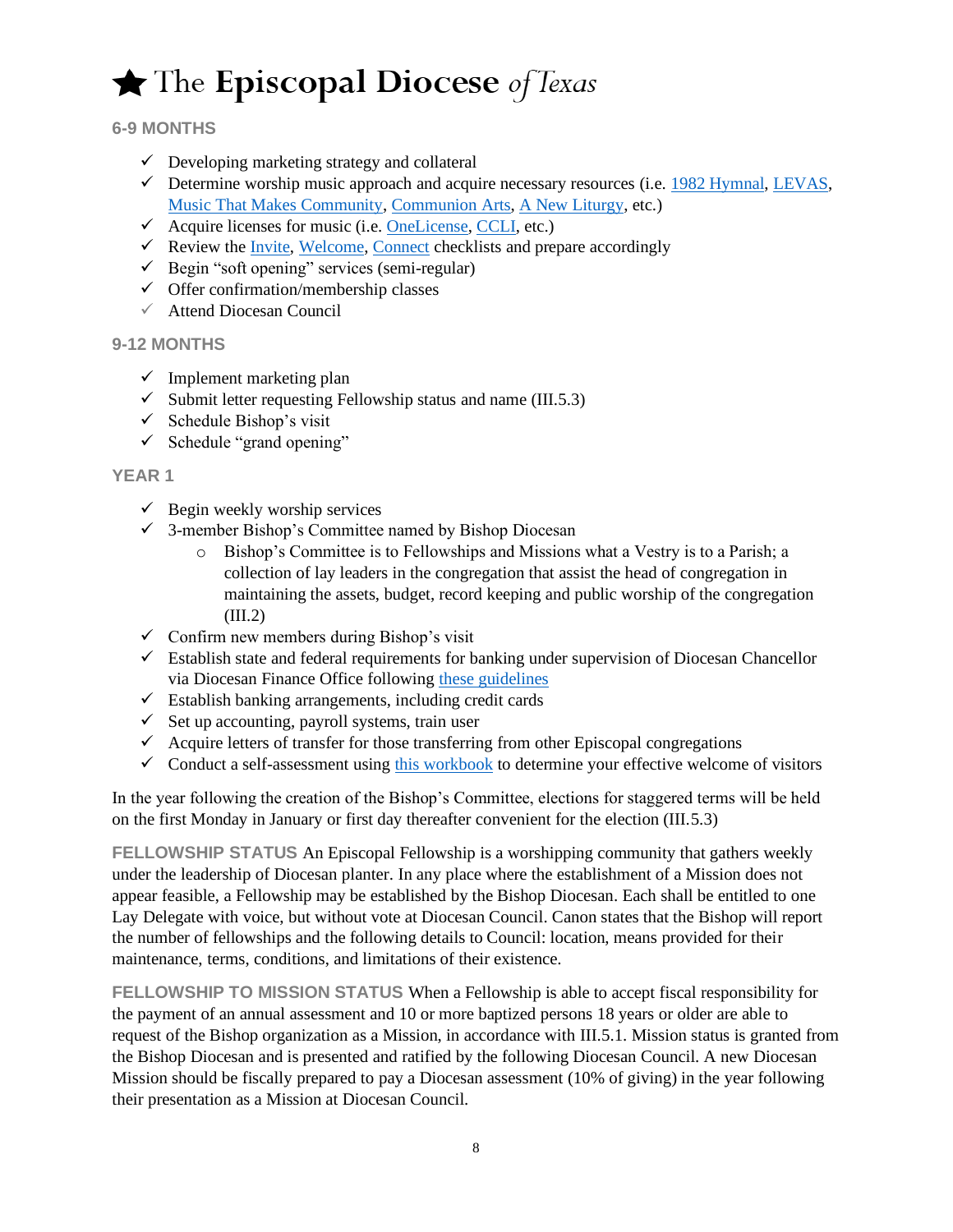**MISSION TO PARISH STATUS** When a Mission can afford full-time clergy, compensated commensurate with Diocesan guidelines and the clergy person's qualifications and experience, and paid for from the Operating Budget of the congregation, 25 or more confirmed communicants of at least 18 years of age may submit a letter requesting parochial status of the Bishop. Copies of the Operating Budget and Income Statements for the prior two complete calendar years and copies of the current-year Operating Budget and Income Statement must be provided with the request. The letter must signed by the Vicar and a majority of the Bishop's Committee confirming their desire to petition the Annual Council for parochial status, meet the above criteria, and to continue to spread the Good News in their community and grow the Body of Christ in their congregation. The congregation must be able to pay its full Diocesan Assessment and have not received financial support from the Diocese and a growing average Sunday attendance (ASA) over a period of two full years. Offices of parish leadership must be filled by confirmed communicants in good standing, possessing any other qualifications prescribed by Canon.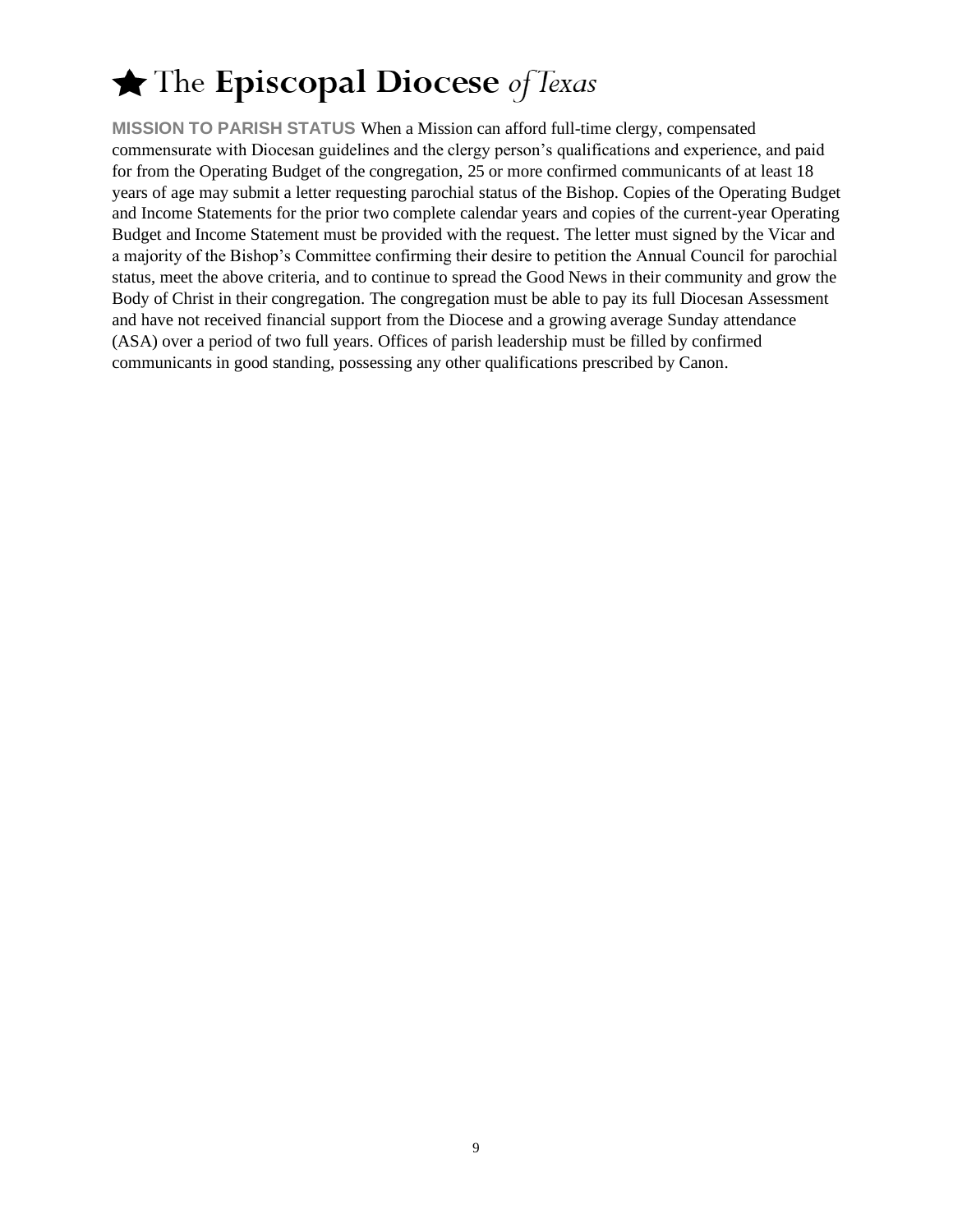## $\bigstar$  The Episcopal Diocese of Texas

### **ESTABLISHED CONGREGATIONS & CHURCH PLANTS**

While each congregation is unique and the gifts it has to offer are congregation-specific, a sending congregation must see their role in church planting as pastoral, financial, spiritual, and sacrificial. A congregation may plant a new community as a missional community, second site or parochial mission.

Missional Communities are small, experimental gatherings intended to reach those that will not, or cannot, participate in a traditional Episcopal Church. Second Sites are geographic extensions of the supporting parish and operate under the authority of the parish. Parochial Missions establish a unique identity distinct from parishes yet operate under the authority of the parish. To be formally organized and recognized at Diocesan Council, parochial missions must be governed under the rules consented to by the Rector of the Parish, and under the supervision of the Rector.

In preparation, a potential sending congregation will submit their request to begin the process of planting a new community through the Regional Bishop's office. Upon approval, the sending congregation will be expected to complete a congregational assessment. This study will assist a congregation in determining its readiness for church planting.

**CHURCH PLANTS LED BY CLERGY** If the Bishop is supportive, the Rector and Vestry will begin to roll out a church planting vision to the congregation. The congregation may apply to have a curate with an interest in church planting in their congregation for 2 years. Once a curate is selected and placed, the potential planter goes through the diocesan church planting assessment process and begins to develop relationships inside and outside the congregation. If the curate is assessed as a candidate for church planting, location for the plant is refined and proposed to the Bishop Diocesan and the general area for a plant is selected.

With leadership and location details now available, the leaders of a parish will begin to roll out a more explicit vision to the congregation, explaining several specific pieces from the pulpit, in print and online:

- **WHY** The evangelistic imperative for partnering in the start of new congregations.
- **HOW** Offering clarity on how financial gifts can be given, when and where they can volunteer (this can be through prayer walks, neighborhood surveys, community outreach programs and Sunday worship—see "Mission Strategy" above) and how they can pray for this new congregation.
	- o **FINANCIAL** A congregation may choose to set a goal of support raising with their congregation or establish a contribution amount up front.
	- o **VOLUNTEERS** Members interested in offering their time and talent to the development of a new congregation can assist by participating in prayer walks, neighborhood surveys, community outreach. Their training in such work, which the planter will extend to all participants, has the added benefit to the parish of now having members with experience in this kind of neighborhood mission.
	- o **PRAYER** Lifting up a new plant through corporate prayer in parish services as well invitation of members to pray throughout the week is an immeasurable gift to a young congregation.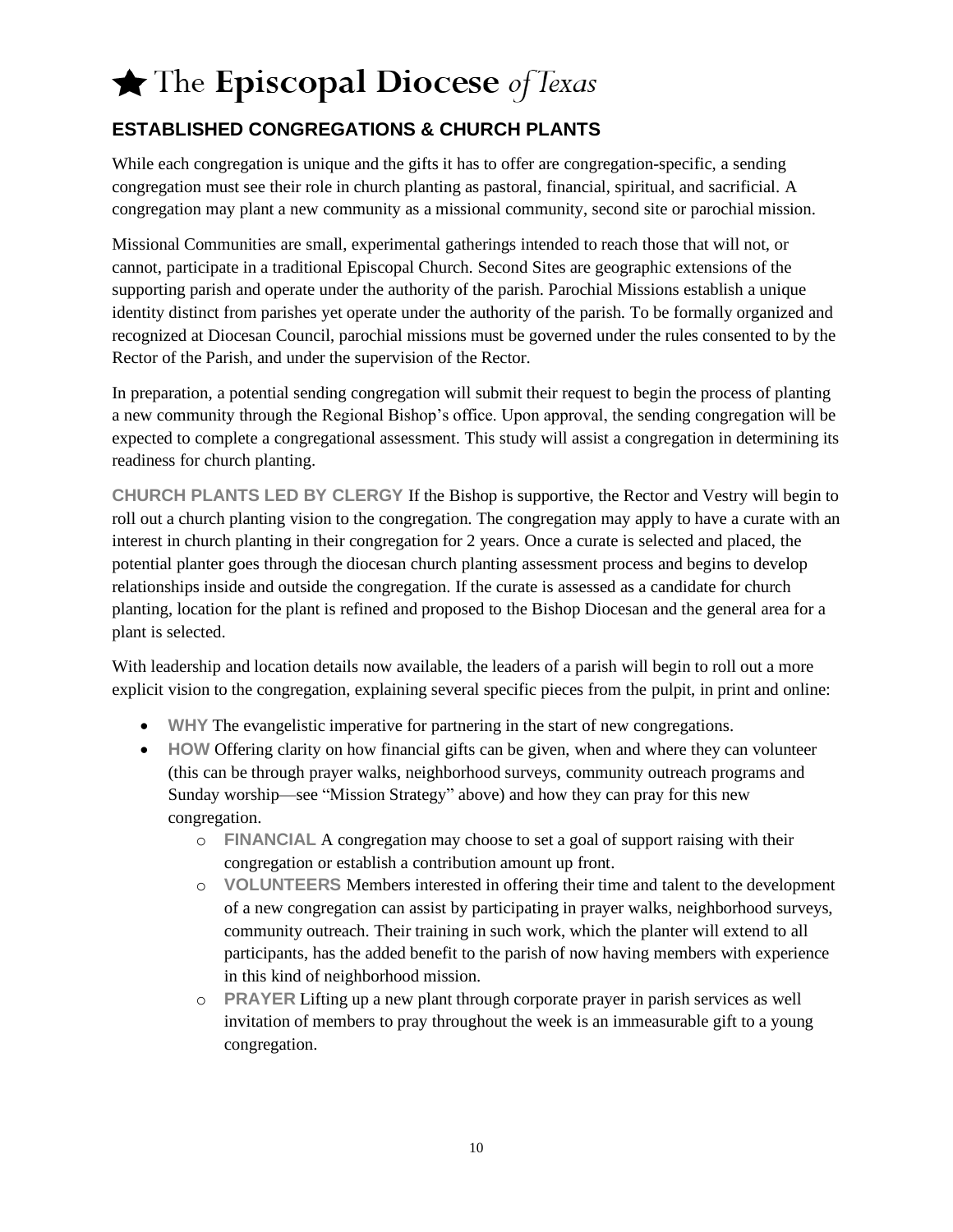- WHO It is important that the leadership of the new congregation be invited to share updates in whatever way fits the culture and rhythm of the established congregation—this may be in print for newsletters or in person through forums and sermons.
- **WHEN** Communicate the timetable of the church plant so that members of the parish remain informed and enthused about the results of their involvement.

Representatives of supporting congregations will be asked to stand with the new congregation when they ring the Great Commission bell at Diocesan Council and participate in the first public service of the congregation.

During the second year of a curacy, the congregation can then begin the process to apply for a [Strategic](https://www.smgedot.org/)  [Mission Grant](https://www.smgedot.org/) (SMG) to plant a new congregation after the end of the curacy. Awarded SMG grants run for 3 consecutive years.

**MISSIONAL COMMUNITIES, ETC. THAT GROW INTO CHURCH PLANTS** When a missional community, parochial mission or second site begins to grow beyond the supporting capacity of its sponsoring congregation, it is time to discern whether this is to become a Diocesan Mission. Like a child that grows up, matures, and leaves the home to support themselves in adulthood, this is a joyful occasion and a reflection of a congregation conducting faithful evangelism and discipleship.

The following are factors congregational leadership ought to consider when discerning whether a missional community is to become a church plant:

- **LEADERSHIP** Does the community have leadership in confirmed Episcopalians that are in good standing with the head of congregation, vestry and Bishop Diocesan?
- **FINANCES** Has the community demonstrated a capacity to raise funds and are participants prepared to steward their resources towards the future sustainability of a church?
- **MISSION** Is it clear that the community is—and could continue to—serve a population underserved by other Episcopal congregations in the area?
- **GROWTH** Has the community(s) outgrown the supporting capacity of the sponsoring congregation? (This may be based on factors such as financial support, space usage, etc.)
- **SUPPORT** Has the head of congregation and vestry determined what kind of step-down support they will provide to the new church and over how long after this transition? (i.e. spiritual, financial, and/or administrative support)

When the head of congregation and vestry are prepared to move a community to a Diocesan Mission, a letter is submitted to the Bishop Diocesan relinquishing pastoral authority over the community. Following acceptance, the members of the community will submit a letter requesting Diocesan Mission status in accordance with [Diocesan Canon & Constitution Section 5.1 of Title III.](https://28f7fb3fa1a43717a53b-cb342165bfeaa4f2927aec8e5d7de41f.ssl.cf2.rackcdn.com/uploaded/c/0e473207_1581362309_constitution-canons.pdf) Upon acceptance by the Bishop, the established congregation and new church would follow the guidelines for church planting listed above under "Mission Strategy" (p.2) and "Timeline" (p.5) as appropriate.

**CHURCH PLANTS LED BY LAY MISSIONERS** Lay leaders that are members in good standing in the Episcopal Church and the Bishop Diocesan may also be called to church planting. The assessment and deployment of lay missioners is the same as that of clergy. Lay Missioners cannot execute those duties exclusively assigned to a priest such as absolution, blessings, and consecration of Holy Eucharist. The sacramental life of a church plant will necessarily be supported by a supporting congregation and Holy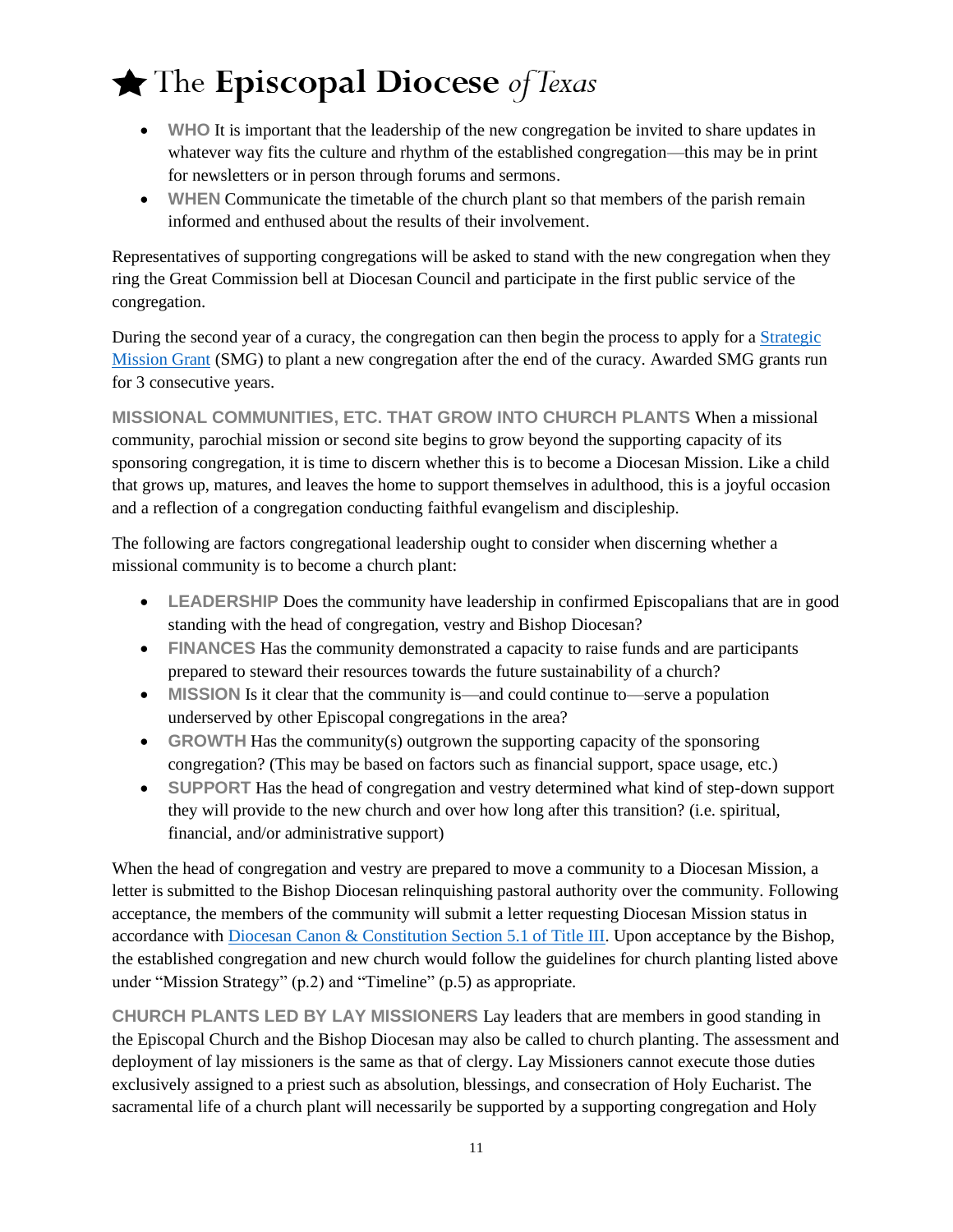Eucharist will follow the method articulated in the ["Communion in Missional Communities"](https://aa86e41e7d951355383b-cb342165bfeaa4f2927aec8e5d7de41f.ssl.cf2.rackcdn.com/uploaded/c/0e5979310_1488385264_communion-for-missional-communities-20170301.pdf) document when a priest cannot be present. As a community matures and a desire for a sacramental life is cultivated, a bi-vocational priest may be partnered with a Lay Missioner or a transition may begin so that a vocational planting priest may be assigned. If a Lay Missioner enters vocational discernment, it will be under the care of a supporting congregation, not the church plant. Fulfilling the role of a Lay Missioner does not expedite one's discernment process and eventual ordination in the Episcopal Church is neither expected nor required of a Lay Missioner.

**CHURCH PLANTS FROM THE ANGLICAN DIASPORA** The Diocese hopes to establish ministries within the growing diverse populations among whom we live. Particularly, this vision will be moved forward through those affiliated with other provinces of the Anglican Communion or resonances with Anglican worship, polity, or sensibilities. When such a community desires to affiliate, the Diocese will follow this three-staged strategy:

#### **INITIAL STAGE**

- $\checkmark$  Meet w/ Congregation
- $\checkmark$  Meet w/ Leadership
- $\checkmark$  Determine Pastor/Priest/Lay Pastor Rationale for Affiliating
- ✓ Determine Denominational Affiliation

#### **DEVELOPMENT STAGE**

- $\checkmark$  Assess Congregation Formation Needs
- $\checkmark$  Determine What Roles/Licensing is Required
- $\checkmark$  Conduct Safe Church Training
- ✓ Determine Ordination Status/License
- $\checkmark$  Provide Appropriate Training and Assessment
- ✓ Locate Host Congregation w/in Diocese
- ✓ Determine Costs of Affiliation to Diocese

#### **AFFILIATION STAGE**

- $\checkmark$  Establish Canonical Status
- $\checkmark$  Complete Affiliation Plan
	- o Host Congregation Arrangements
	- o Review Stewardship Data and Development
	- o Review Mission and Evangelism Plan
	- o Review Diversity Statement and Vision
	- o Review Lay Leadership Development Plan
	- o Salary and Benefits
	- o Banking, Bookkeeping, Insurance, and Property

### **PREPARING MUSIC IN CHURCH PLANTS\***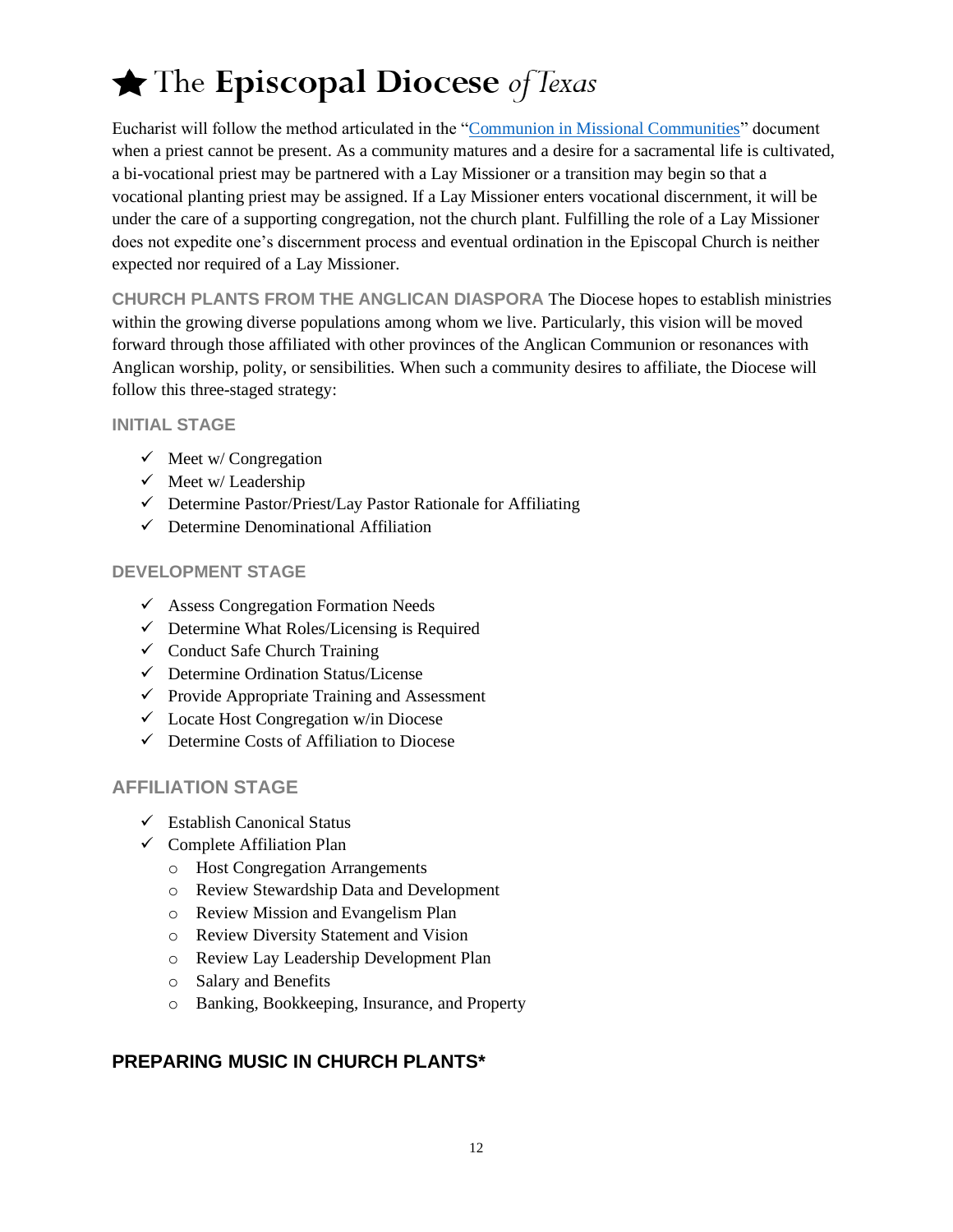The music in your church plant is about 3 ideas: giving glory to God, fulfilling a liturgical role and developing the flourishing of musical artists. When planning your worship, think of liturgical blocks of time such as what follows:

- Block 1: Advent (4), Xmas  $(-2)$ , Epiphany  $(-7)$
- Block 2: Ash W (1), Lent (5), Holy Week  $(-5)$
- Block 3: Easter  $(-6)$ , Pentecost  $(1)$ , Trinity  $(1)$ , through about June 4
- Block 4: Season after Pentecost (July & August ~9)
- Block 5: Season after Pentecost (September, October, Nov until Advent ~12)

In your preparation, consider the disciple-making aspect of worship. For this purpose, you may want to consider the seasonal themes as described by AJ Sherrill:

- Advent-Epiphany: God *with* us
- Lent-Easter: God *for* us
- Eastertide-Pentecost: God *in* us
- After Pentecost: God *through* us

For each liturgical season, ask yourself the following questions:

- Who is the primary musical artist going to be in this time?
	- o Once they are identified, how can you get on the same page with them?
- What are the lyrics, old  $&$  new, that are truly best sung during this time?
	- o What songs can I pre-approve on a playlist for them to sing during this time?
- What musical styles and instruments can best sing us through this time?
- Who are the supplemental musical artists that the primary artists can invite during this time?

**SONG SELECTION** If you are clergy, you have the authority to be the decision-maker, but it is important to reflect on how you want to wield the authority you have. Do you want to decide the songs each week? Or would you rather develop your musical artists to be persons who select the kind of songs appropriate to the liturgical scene and the formation work you are conducting through worship?

- Read the Preface to the 1979 BCP.
- Read this section from "Concerning the Service of the Church" BCP, page 14:
	- o Hymns referred to in the rubrics of this Book are to be understood as those authorized by this Church. The words of anthems are to be from Holy Scripture, or from this Book, or from texts congruent with them.
	- o On occasion, and as appropriate, instrumental music may be substituted for a hymn or anthem.
- Read Canon II.5: *It shall be the duty of every Member of the Clergy to see that music is used as an offering for the glory of God and as a help to the people in their worship in accordance with the Book of Common Prayer and as authorized by the rubrics or by the General Convention of this Church. To this end the Member of the Clergy shall have final authority in the administration of matters pertaining to music. In fulfilling this responsibility, the Member of the Clergy shall seek assistance from persons skilled in music. Together they shall see that music is appropriate to the context in which it is used.*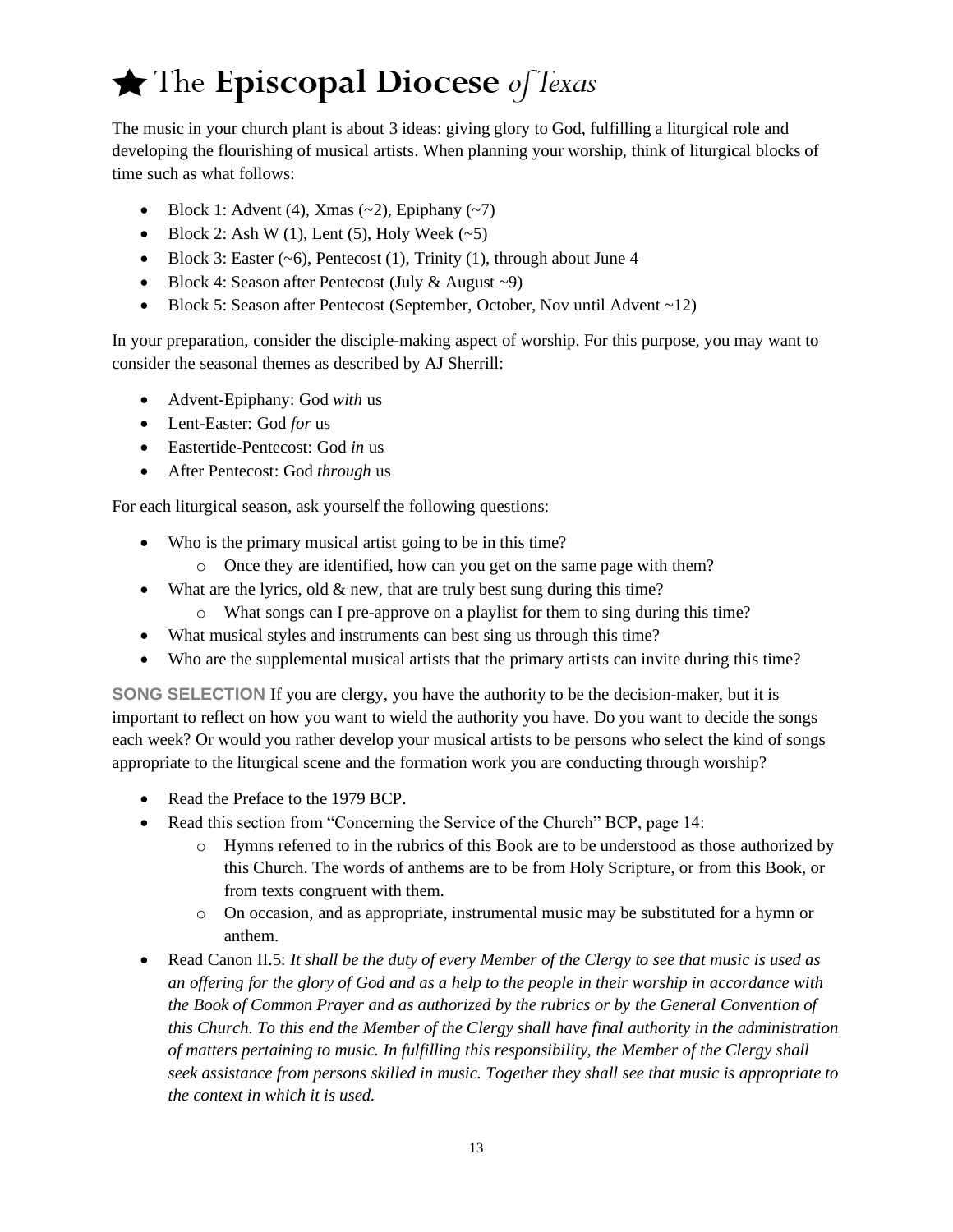**EQUIPMENT** You do not need any of these but if you want to work toward them, get scrappy, raise some money, etc.

- Church owned drum kit: though, you might consider inviting your drummers to use their own snares or cymbals unless you want to keep buying them every time they break.
- Guitarists will probably want to use their own gear.
- Have a "direct input" for your bassist
- Go for a soundboard that your tech can run off an iPad anywhere in the room.
- Keyboardists will bring their own laptops, maybe your church could have a church owned weighted keyboard.

**LICENSING** Make sure you have a license to rehearse, stream, and perform. It is cheaper than often imagined. Make sure you properly cite on video, projection, and print. Here is how to properly do this:

"SONG TITLE" by WRITER CREDITS. © YEAR & COMPANY Used by permission. CCLI License # YOUR CHURCH'S NUMBER.

The CCL number is your church's number. Every time. It is not the CCLI number associated with the song you selected. For example:

"Hallelujah" by John Doe. © 2018 Good Music Co. Used by Permission. CCLI License #12345.

**REPORTING** Every 2.5 years you must report to your licensor six-months' worth of songs sung. They will tell you when they need the report. It is better to track the songs sung every week in your worship planning software. Plug in your licensing information at the beginning, and then, when it is time to report, you will just download the report and submit to your licensor.

**MUSICAL ARTISTS COLLECTIVE** Consider starting a missional community for artists rather than merely hiring artists:

- Pray about, find, and recruit a musical artist who is dialed in to the music scene in your community.
- Instead of merely paying them to gig your liturgies, ask them to develop a collective of musical artists who want to get together with others at least once a month to explore their craft.
- You can co-create the monthly experience with them if needed, but do not make it harder than it needs to be. This is a chance for local musical artists to get together with other musical artists. You can co-create a space that encourages brave sharing. You can bring in guests to talk about different aspects of being a musical artist (i.e. recording, finance, creative roadblocks). You can share music with each other. You can go to each other's shows. You can put on a show that is non-liturgical.
- And as you build relationships, let them know they have an open invitation to sit-in every 7 days and make live music that is not a show…but a liturgy.
	- $\circ$  Be prepared to budget for this if they do want to sit-in. It does not have to be over the top. You are encouraged to take the approach that says it is better to move dollars towards people rather than toward gear or subscriptions or other things, when possible. For your finance people, this is contract not employee.